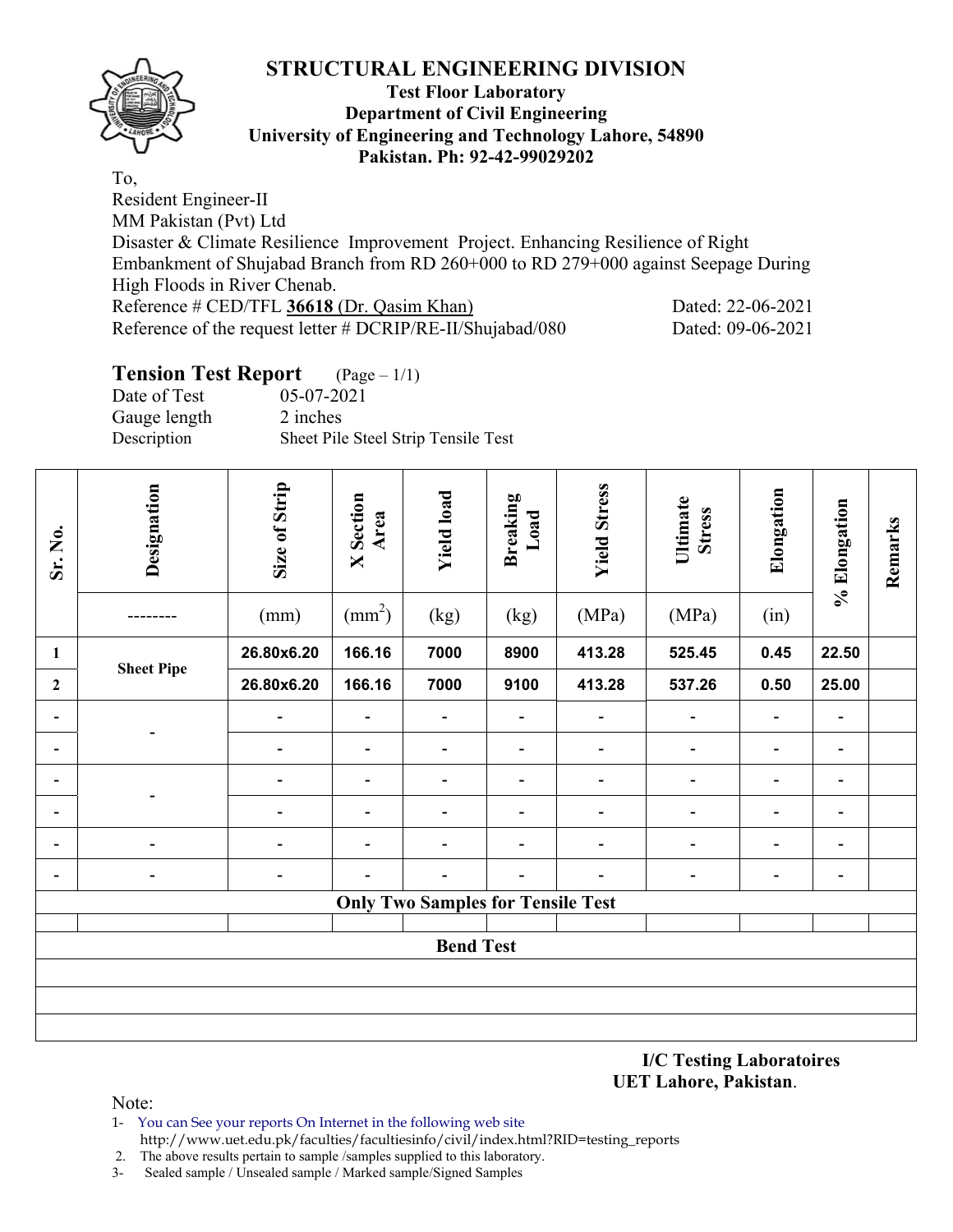

#### **Test Floor Laboratory Department of Civil Engineering University of Engineering and Technology Lahore, 54890 Pakistan. Ph: 92-42-99029202**

To, Superintending Engineer-II (Civil) GBHP, WAPDA, Barotha-Attock (Providing and Fixing Galvanized Crash / Guard Rail Barrier along Power Channel RD-27+886 to RD-51+420 (Phase-IV) W-295)

| Reference $\#$ CED/TFL 36633 (Dr. Qasim Khan)                    | Dated: 24-06-2021 |
|------------------------------------------------------------------|-------------------|
| Reference of the request letter $\#$ SE-II(C)/GBHP/ATK/W-295/305 | Dated: 07-06-2021 |

#### **Tension Test Report** (Page – 1/3)

Date of Test 05-07-2021 Gauge length 2 inches

Description W-Section G-1 Strip Tensile Test as per AASHTOO M-180

| Sr. No.                  | Designation<br>(mm)      | Size of Strip<br>(cm)    | <b>X</b> Section<br>Area<br>$\text{(cm}^2\text{)}$ | <b>Yield load</b><br>(kg)                | <b>Breaking</b><br>Load<br>(kg) | <b>Yield Stress</b><br>(kg/cm <sup>2</sup> ) | Ultimate<br><b>Stress</b><br>(kg/cm <sup>2</sup> ) | Elongation<br>(in)       | % Elongation             | Remarks |  |  |
|--------------------------|--------------------------|--------------------------|----------------------------------------------------|------------------------------------------|---------------------------------|----------------------------------------------|----------------------------------------------------|--------------------------|--------------------------|---------|--|--|
| $\mathbf{1}$             | 320x85x3                 | 2.56x0.33                | 0.84                                               | 2300                                     | 3900                            | 2723                                         | 4616                                               | 0.50                     | 25.00                    |         |  |  |
| $\boldsymbol{2}$         |                          | 2.56x0.33                | 0.84                                               | 2400                                     | 3900                            | 2841                                         | 4616                                               | 0.50                     | 25.00                    |         |  |  |
| $\blacksquare$           |                          | $\overline{\phantom{a}}$ | $\overline{\phantom{a}}$                           | $\overline{\phantom{a}}$                 | $\overline{\phantom{a}}$        | $\blacksquare$                               | $\overline{\phantom{a}}$                           | $\overline{\phantom{a}}$ | $\blacksquare$           |         |  |  |
|                          | $\overline{\phantom{0}}$ | $\overline{\phantom{a}}$ | $\overline{\phantom{a}}$                           | $\overline{\phantom{a}}$                 | $\overline{\phantom{a}}$        | $\blacksquare$                               | $\blacksquare$                                     | $\blacksquare$           | $\overline{\phantom{a}}$ |         |  |  |
|                          |                          | $\overline{\phantom{0}}$ | $\overline{\phantom{a}}$                           | $\overline{\phantom{a}}$                 | $\overline{\phantom{a}}$        | $\blacksquare$                               | $\blacksquare$                                     | $\overline{\phantom{0}}$ | $\blacksquare$           |         |  |  |
|                          | $\overline{\phantom{0}}$ | $\overline{\phantom{0}}$ | $\qquad \qquad \blacksquare$                       | $\overline{\phantom{a}}$                 | $\overline{a}$                  | $\overline{\phantom{a}}$                     | $\overline{a}$                                     | $\blacksquare$           | $\overline{\phantom{a}}$ |         |  |  |
| $\overline{\phantom{a}}$ | $\blacksquare$           | L                        | $\overline{\phantom{a}}$                           | $\overline{\phantom{a}}$                 | $\overline{\phantom{a}}$        | $\overline{\phantom{a}}$                     | -                                                  | $\overline{\phantom{a}}$ | $\blacksquare$           |         |  |  |
|                          | $\blacksquare$           | $\overline{\phantom{a}}$ |                                                    | $\overline{\phantom{a}}$                 | $\overline{\phantom{a}}$        | $\overline{\phantom{a}}$                     | $\overline{a}$                                     | $\overline{\phantom{a}}$ | $\blacksquare$           |         |  |  |
|                          |                          |                          |                                                    | <b>Only Two Samples for Tensile Test</b> |                                 |                                              |                                                    |                          |                          |         |  |  |
|                          |                          |                          |                                                    |                                          |                                 |                                              |                                                    |                          |                          |         |  |  |
| <b>Bend Test</b>         |                          |                          |                                                    |                                          |                                 |                                              |                                                    |                          |                          |         |  |  |
|                          |                          |                          |                                                    |                                          |                                 |                                              |                                                    |                          |                          |         |  |  |
|                          |                          |                          |                                                    |                                          |                                 |                                              |                                                    |                          |                          |         |  |  |
|                          |                          |                          |                                                    |                                          |                                 |                                              |                                                    |                          |                          |         |  |  |

**I/C Testing Laboratoires UET Lahore, Pakistan**.

- 1- You can See your reports On Internet in the following web site http://www.uet.edu.pk/faculties/facultiesinfo/civil/index.html?RID=testing\_reports
- 2. The above results pertain to sample /samples supplied to this laboratory.
- 3- Sealed sample / Unsealed sample / Marked sample/Signed Samples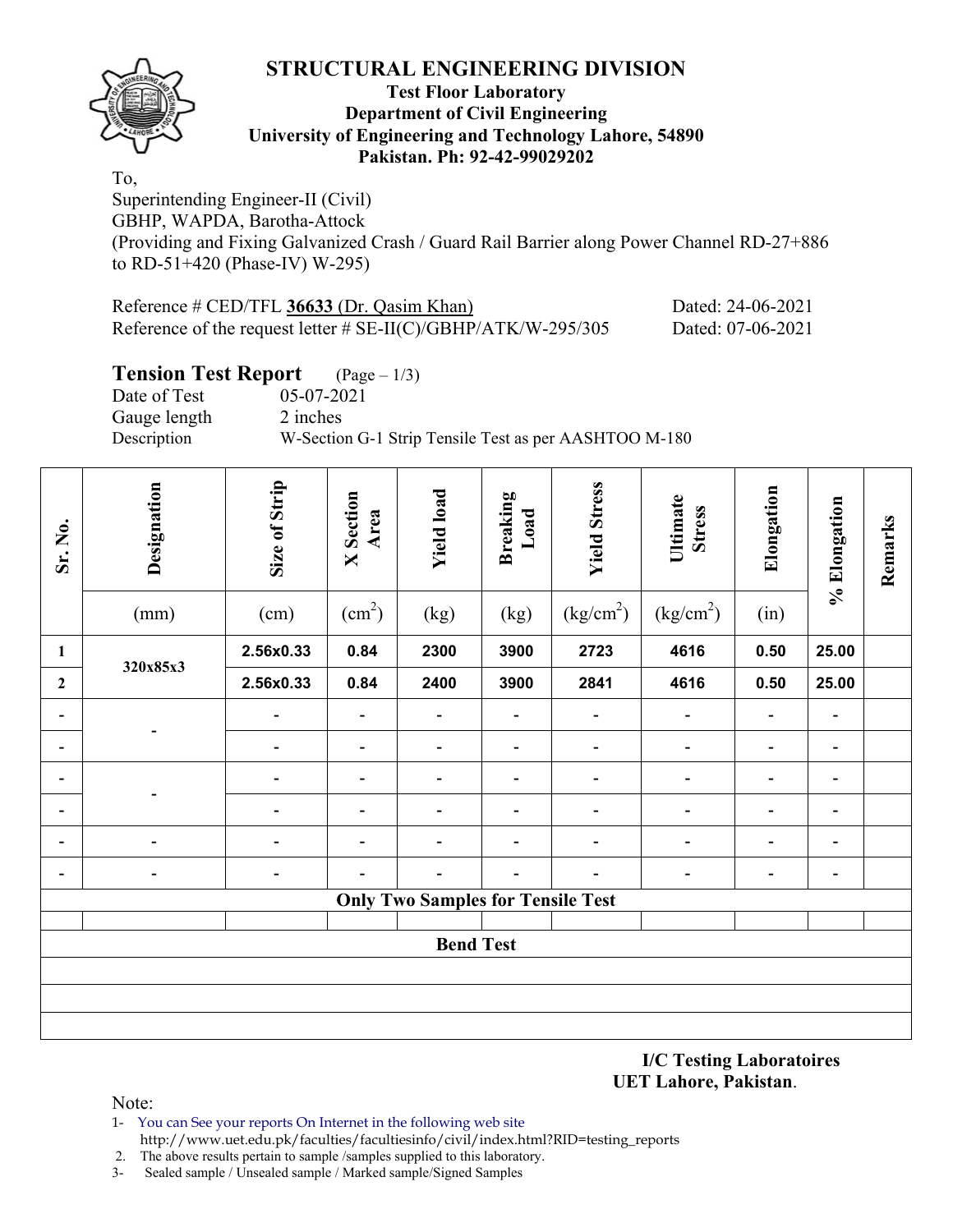

#### **Test Floor Laboratory Department of Civil Engineering University of Engineering and Technology Lahore, 54890 Pakistan. Ph: 92-42-99029202**

To, Superintending Engineer-II (Civil) GBHP, WAPDA, Barotha-Attock (Providing and Fixing Galvanized Crash / Guard Rail Barrier along Power Channel RD-27+886 to RD-51+420 (Phase-IV) W-295)

| Reference $\#$ CED/TFL 36633 (Dr. Qasim Khan)                    | Dated: 24-06-2021 |
|------------------------------------------------------------------|-------------------|
| Reference of the request letter $\#$ SE-II(C)/GBHP/ATK/W-295/305 | Dated: 07-06-2021 |

#### **Tension Test Report** (Page – 2/3)

Date of Test 05-07-2021 Gauge length 2 inches

Description G-1 Steel Post Strip Tensile Test as per ASTM A36

| Sr. No.                      | Designation<br>(mm)      | Size of Strip<br>(mm)        | Section<br>Area<br>$\overline{\mathbf{X}}$<br>$\text{(mm}^2)$ | <b>Yield load</b><br>(kg)                | <b>Breaking</b><br>Load<br>(kg) | <b>Yield Stress</b><br>(MPa) | Ultimate<br><b>Stress</b><br>(MPa) | Elongation<br>(in)       | % Elongation                 | Remarks |  |  |
|------------------------------|--------------------------|------------------------------|---------------------------------------------------------------|------------------------------------------|---------------------------------|------------------------------|------------------------------------|--------------------------|------------------------------|---------|--|--|
| $\mathbf{1}$                 |                          | 25.65x5.10                   | 130.82                                                        | 4200                                     | 6000                            | 314.96                       | 449.95                             | 0.60                     | 30.00                        |         |  |  |
| $\overline{2}$               | 120x55x5                 | 25.40x5.10                   | 129.54                                                        | 4300                                     | 6100                            | 325.64                       | 461.95                             | 0.60                     | 30.00                        |         |  |  |
| $\qquad \qquad \blacksquare$ |                          | $\overline{\phantom{a}}$     | $\overline{\phantom{a}}$                                      | $\blacksquare$                           | $\qquad \qquad \blacksquare$    | $\blacksquare$               | $\blacksquare$                     | $\overline{\phantom{a}}$ | $\overline{\phantom{a}}$     |         |  |  |
| $\qquad \qquad \blacksquare$ |                          | $\overline{\phantom{a}}$     | $\qquad \qquad \blacksquare$                                  | $\qquad \qquad \blacksquare$             | $\qquad \qquad \blacksquare$    | $\qquad \qquad \blacksquare$ | $\blacksquare$                     | $\overline{\phantom{a}}$ | $\blacksquare$               |         |  |  |
| $\qquad \qquad \blacksquare$ |                          | $\overline{\phantom{a}}$     | $\qquad \qquad \blacksquare$                                  | $\qquad \qquad \blacksquare$             | $\overline{\phantom{a}}$        | $\qquad \qquad \blacksquare$ | $\blacksquare$                     | $\overline{\phantom{a}}$ | $\qquad \qquad \blacksquare$ |         |  |  |
| $\qquad \qquad \blacksquare$ |                          | $\qquad \qquad \blacksquare$ | $\overline{\phantom{a}}$                                      | $\overline{\phantom{a}}$                 | $\overline{\phantom{a}}$        | $\qquad \qquad \blacksquare$ | $\qquad \qquad \blacksquare$       | $\blacksquare$           | $\overline{\phantom{a}}$     |         |  |  |
| $\qquad \qquad \blacksquare$ | $\overline{a}$           | $\overline{\phantom{a}}$     | $\overline{\phantom{a}}$                                      | $\qquad \qquad \blacksquare$             | $\qquad \qquad \blacksquare$    | $\qquad \qquad \blacksquare$ | $\qquad \qquad \blacksquare$       | $\overline{\phantom{0}}$ | $\overline{\phantom{0}}$     |         |  |  |
| $\qquad \qquad \blacksquare$ | $\overline{\phantom{a}}$ | $\qquad \qquad \blacksquare$ | $\overline{\phantom{0}}$                                      | -                                        | $\qquad \qquad \blacksquare$    | -                            | $\qquad \qquad \blacksquare$       | $\blacksquare$           | $\qquad \qquad \blacksquare$ |         |  |  |
|                              |                          |                              |                                                               | <b>Only Two Samples for Tensile Test</b> |                                 |                              |                                    |                          |                              |         |  |  |
|                              |                          |                              |                                                               |                                          |                                 |                              |                                    |                          |                              |         |  |  |
| <b>Bend Test</b>             |                          |                              |                                                               |                                          |                                 |                              |                                    |                          |                              |         |  |  |
|                              |                          |                              |                                                               |                                          |                                 |                              |                                    |                          |                              |         |  |  |
|                              |                          |                              |                                                               |                                          |                                 |                              |                                    |                          |                              |         |  |  |
|                              |                          |                              |                                                               |                                          |                                 |                              |                                    |                          |                              |         |  |  |

**I/C Testing Laboratoires UET Lahore, Pakistan**.

- 1- You can See your reports On Internet in the following web site http://www.uet.edu.pk/faculties/facultiesinfo/civil/index.html?RID=testing\_reports
- 2. The above results pertain to sample /samples supplied to this laboratory.
- 3- Sealed sample / Unsealed sample / Marked sample/Signed Samples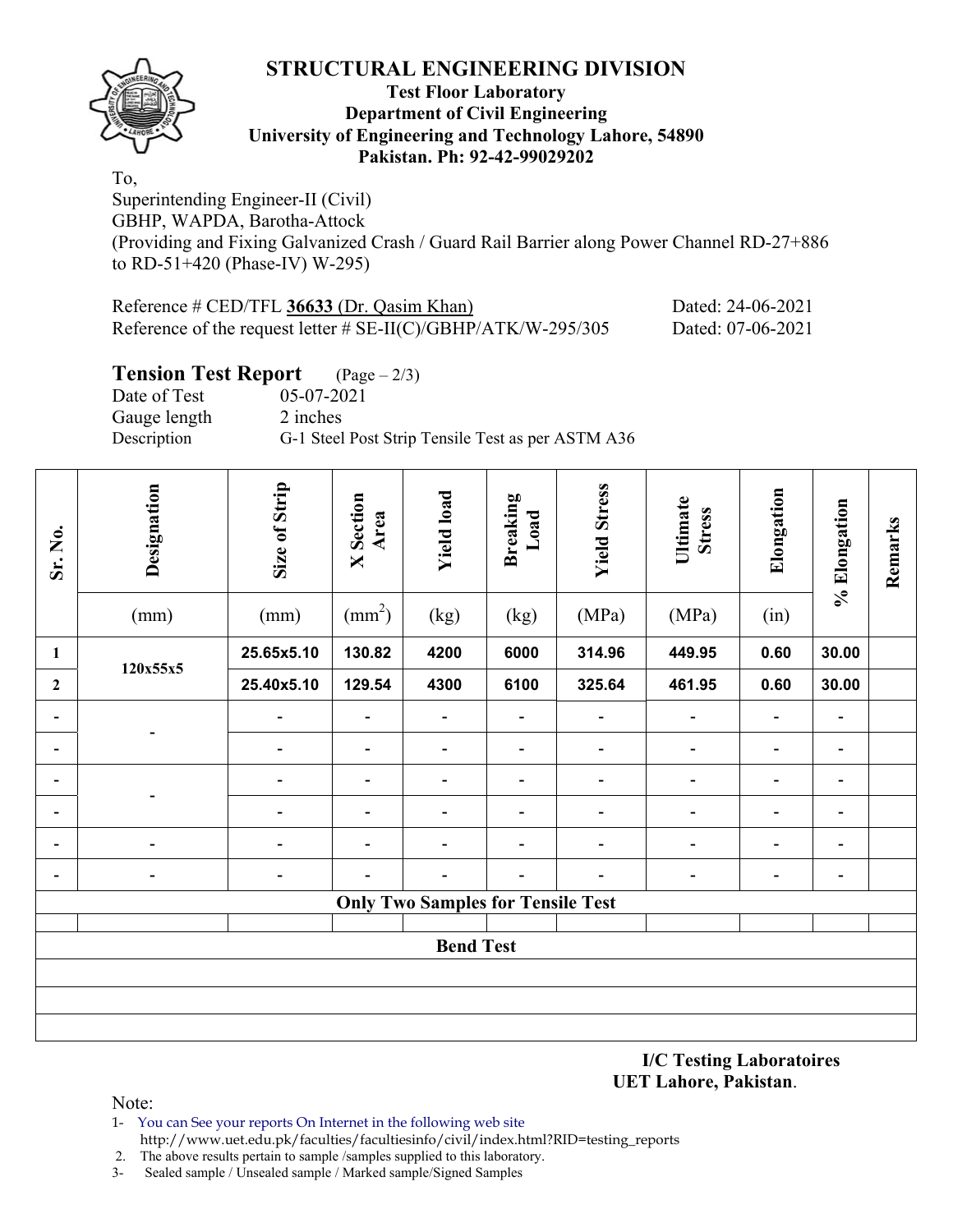

#### **Test Floor Laboratory Department of Civil Engineering University of Engineering and Technology Lahore, 54890 Pakistan. Ph: 92-42-99029202**

To,

Superintending Engineer-II (Civil) GBHP, WAPDA, Barotha-Attock (Providing and Fixing Galvanized Crash / Guard Rail Barrier along Power Channel RD-27+886 to RD-51+420 (Phase-IV) W-295)

| Reference # CED/TFL 36633 (Dr. Qasim Khan)<br>Dated: 24-06-2021                      |                                               |  |  |  |  |  |  |  |  |  |  |
|--------------------------------------------------------------------------------------|-----------------------------------------------|--|--|--|--|--|--|--|--|--|--|
| Reference of the request letter # $SE-II(C)/GBHP/ATK/W-295/305$<br>Dated: 07-06-2021 |                                               |  |  |  |  |  |  |  |  |  |  |
| <b>Size Test Report</b> $(Page - 3/3)$                                               |                                               |  |  |  |  |  |  |  |  |  |  |
| Date of Test                                                                         | 05-07-2021                                    |  |  |  |  |  |  |  |  |  |  |
| Description                                                                          | W-Section G-1 & G-1 Steel Post thickness Test |  |  |  |  |  |  |  |  |  |  |

**Designation Thickness Remark**  Remark **Sr. No.**   $(mm)$  (mm) 1 | W-Section |  $320x85x3$  |  $3.30$ 2 Steel Post 120x55x5 5.10 - **-** - - **-** - - **-** - - **-** - - - - **Only Two Samples for Test**

> **I/C Testing Laboratoires UET Lahore, Pakistan**.

Note:

1- You can See your reports On Internet in the following web site http://www.uet.edu.pk/faculties/facultiesinfo/civil/index.html?RID=testing\_reports

2. The above results pertain to sample /samples supplied to this laboratory.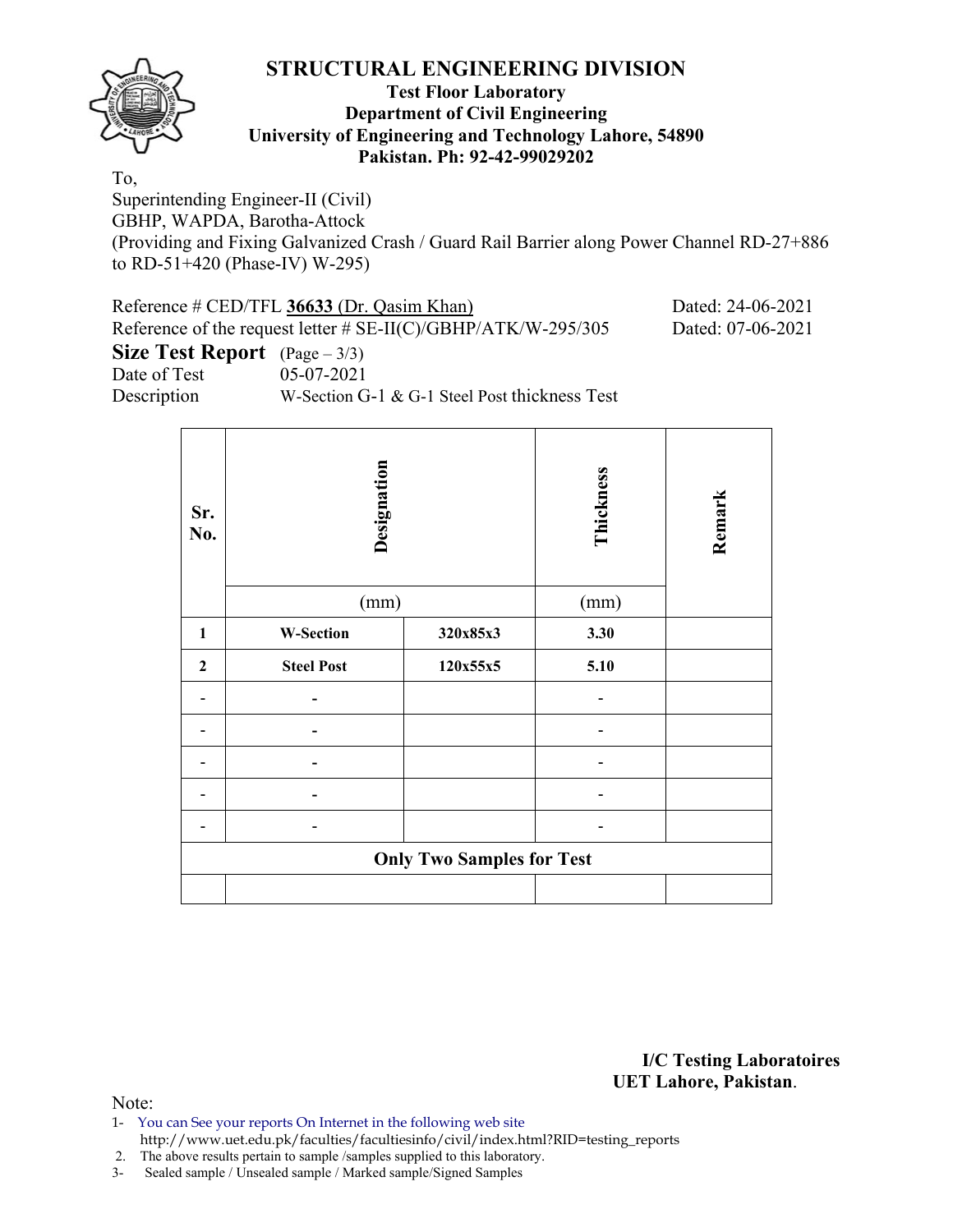

#### **Test Floor Laboratory Department of Civil Engineering University of Engineering and Technology Lahore, 54890 Pakistan. Ph: 92-42-99029202**

To, Project Engineer Bigriver Construction & Installation (Pvt.) Ltd. Vivo Project

Reference # CED/TFL 36672 (Dr. Qasim Khan) Dated: 01-07-2021 Reference of the request letter # Nil Dated: 01-07-2021

### **Tension Test Report** (Page -1/1) Date of Test 05-07-2021 Gauge length 8 inches Description Deformed Steel Bar Tensile and Bend Test as per ASTM-A615

| Sr. No.        | Weight                                              |                | Diameter/<br><b>Size</b><br>(mm) |                |        |      | Area<br>$(in^2)$ | <b>Yield load</b> | <b>Breaking</b><br>Load                                          | <b>Yield Stress</b><br>(psi) |                | <b>Ultimate Stress</b><br>(psi) |      | Elongation | % Elongation | Remarks |
|----------------|-----------------------------------------------------|----------------|----------------------------------|----------------|--------|------|------------------|-------------------|------------------------------------------------------------------|------------------------------|----------------|---------------------------------|------|------------|--------------|---------|
|                | (1bs/ft)                                            | Nominal        | Actual                           | Nominal        | Actual | (kg) | (kg)             | Nominal           | Actual                                                           | Nominal                      | <b>Actual</b>  | (inch)                          |      |            |              |         |
| 1              | 0.250                                               | 8              | 7.76                             | ------         | 0.073  |      | 6200             |                   |                                                                  |                              | 186300         | 0.20                            | 2.5  |            |              |         |
| $\overline{2}$ | 0.415                                               | 10             | 10.01                            | 0.12           | 0.122  | 3600 | 5300             | 66138             | 65040                                                            | 97370                        | 95800          | 1.60                            | 20.0 |            |              |         |
| $\blacksquare$ |                                                     | $\blacksquare$ |                                  |                |        |      |                  |                   |                                                                  |                              | ٠              |                                 |      |            |              |         |
|                | -                                                   | $\blacksquare$ | $\blacksquare$                   | Ξ.             | ۰      |      |                  |                   |                                                                  |                              | ٠              | $\blacksquare$                  |      |            |              |         |
|                |                                                     | $\blacksquare$ |                                  | $\blacksquare$ |        |      |                  |                   |                                                                  |                              | $\blacksquare$ | ۰                               |      |            |              |         |
|                |                                                     | -              |                                  |                |        |      |                  |                   |                                                                  |                              |                |                                 |      |            |              |         |
|                |                                                     |                |                                  |                |        |      |                  |                   | Note: only two samples for tensile and two samples for bend test |                              |                |                                 |      |            |              |         |
|                |                                                     |                |                                  |                |        |      |                  |                   |                                                                  |                              |                |                                 |      |            |              |         |
|                | <b>Bend Test</b>                                    |                |                                  |                |        |      |                  |                   |                                                                  |                              |                |                                 |      |            |              |         |
|                | 8mm Dia Bar Bend Test Through 180° is Failed        |                |                                  |                |        |      |                  |                   |                                                                  |                              |                |                                 |      |            |              |         |
|                | 10mm Dia Bar Bend Test Through 180° is Satisfactory |                |                                  |                |        |      |                  |                   |                                                                  |                              |                |                                 |      |            |              |         |
|                |                                                     |                |                                  |                |        |      |                  |                   |                                                                  |                              |                |                                 |      |            |              |         |

**I/C Testing Laboratoires UET Lahore, Pakistan**.

Note:

- 1- You can See your reports On Internet in the following web site http://www.uet.edu.pk/faculties/facultiesinfo/civil/index.html?RID=testing\_reports
- 2. The above results pertain to sample /samples supplied to this laboratory.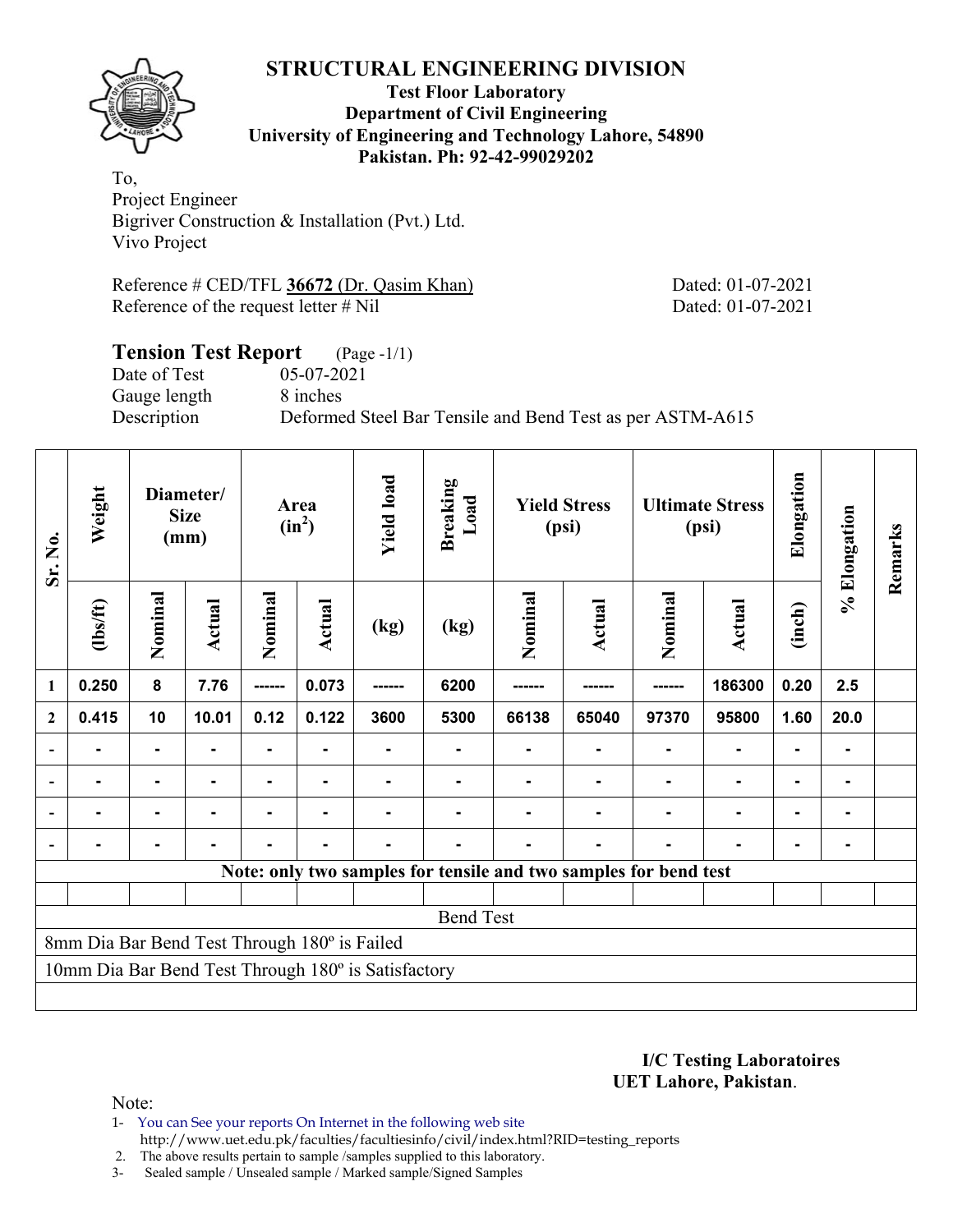

#### **Test Floor Laboratory Department of Civil Engineering University of Engineering and Technology Lahore, 54890 Pakistan. Ph: 92-42-99029202**

To, Project Coordinator Banu Mukhtar Contracting (Pvt) Ltd 8 Godown Naveena Export

Reference # CED/TFL 36675 (Dr. Qasim Khan) Dated: 01-07-2021 Reference of the request letter # BML/NaveenaExport/002 Dated: 29-06-2021

# **Tension Test Report** (Page -1/1)

Date of Test 05-07-2021 Gauge length 8 inches

Description Deformed Steel Bar Tensile and Bend Test as per ASTM-A615

| Weight<br>Sr. No. |                                                     | Diameter/<br><b>Size</b><br>(mm) |        |                | Area<br>$(in^2)$ |      | <b>Breaking</b><br>Load                                         | <b>Yield Stress</b><br>(psi) |        | <b>Ultimate Stress</b><br>(psi) |                          | Elongation     | % Elongation   | Remarks |
|-------------------|-----------------------------------------------------|----------------------------------|--------|----------------|------------------|------|-----------------------------------------------------------------|------------------------------|--------|---------------------------------|--------------------------|----------------|----------------|---------|
|                   | (1bs/ft)                                            | Nominal                          | Actual | Nominal        | <b>Actual</b>    | (kg) | (kg)                                                            | Nominal                      | Actual | Nominal                         | Actual                   | (inch)         |                |         |
| $\mathbf{1}$      | 0.379                                               | 10                               | 9.56   | 0.12           | 0.111            | 3200 | 5100                                                            | 58789                        | 63370  | 93696                           | 101000                   | 1.10           | 13.8           |         |
| $\mathbf{2}$      | 0.373                                               | 10                               | 9.49   | 0.12           | 0.110            | 3000 | 5000                                                            | 55115                        | 60260  | 91858                           | 100500                   | 1.10           | 13.8           |         |
|                   |                                                     |                                  |        |                |                  |      |                                                                 |                              |        |                                 | $\blacksquare$           | $\blacksquare$ |                |         |
|                   | $\blacksquare$                                      | ۰                                |        | ۰              | $\blacksquare$   |      |                                                                 |                              |        |                                 | $\overline{\phantom{a}}$ | $\blacksquare$ |                |         |
|                   | $\blacksquare$                                      | $\blacksquare$                   | -      | $\blacksquare$ | ٠                |      | $\blacksquare$                                                  |                              |        |                                 | $\blacksquare$           | $\blacksquare$ | $\blacksquare$ |         |
|                   |                                                     | ٠                                |        |                | $\blacksquare$   |      |                                                                 |                              | -      |                                 | $\blacksquare$           | $\blacksquare$ |                |         |
|                   |                                                     |                                  |        |                |                  |      | Note: only two samples for tensile and one sample for bend test |                              |        |                                 |                          |                |                |         |
|                   |                                                     |                                  |        |                |                  |      |                                                                 |                              |        |                                 |                          |                |                |         |
|                   | <b>Bend Test</b>                                    |                                  |        |                |                  |      |                                                                 |                              |        |                                 |                          |                |                |         |
|                   | 10mm Dia Bar Bend Test Through 180° is Satisfactory |                                  |        |                |                  |      |                                                                 |                              |        |                                 |                          |                |                |         |
|                   |                                                     |                                  |        |                |                  |      |                                                                 |                              |        |                                 |                          |                |                |         |
|                   |                                                     |                                  |        |                |                  |      |                                                                 |                              |        |                                 |                          |                |                |         |

**I/C Testing Laboratoires UET Lahore, Pakistan**.

- 1- You can See your reports On Internet in the following web site http://www.uet.edu.pk/faculties/facultiesinfo/civil/index.html?RID=testing\_reports
- 2. The above results pertain to sample /samples supplied to this laboratory.
- 3- Sealed sample / Unsealed sample / Marked sample/Signed Samples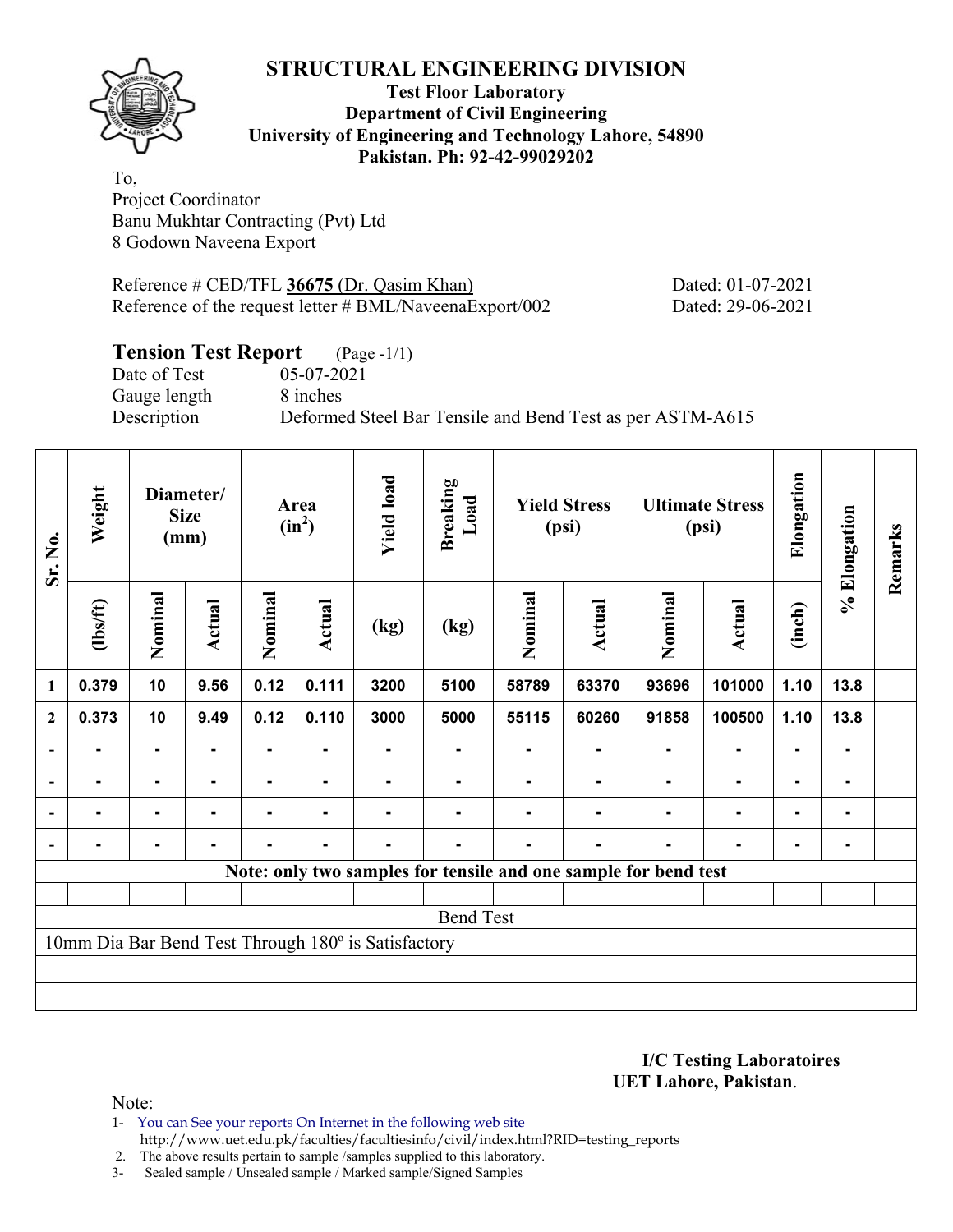

#### **Test Floor Laboratory Department of Civil Engineering University of Engineering and Technology Lahore, 54890 Pakistan. Ph: 92-42-99029202**

To, Resident Engineer Pillar & Sons Rumanza Golf & Country Club, DHA Multan

Reference # CED/TFL 36677 (Dr. Qasim Khan) Dated: 02-07-2021 Reference of the request letter # P&S/OTH/GEN/00030 Dated: 30-06-2021

### **Tension Test Report** (Page -1/1)

Gauge length 8 inches

Date of Test 05-07-2021 Description Deformed Steel Bar Tensile and Bend Test as per ASTM-A615

| Sr. No.      | Weight                                        | Diameter/<br><b>Size</b> |                  | Area<br>$(in^2)$ |                | <b>Yield load</b> | <b>Breaking</b><br>Load | <b>Yield Stress</b><br>(psi) |        | <b>Ultimate Stress</b><br>(psi)                                 |                          | Elongation     | % Elongation   | Remarks |
|--------------|-----------------------------------------------|--------------------------|------------------|------------------|----------------|-------------------|-------------------------|------------------------------|--------|-----------------------------------------------------------------|--------------------------|----------------|----------------|---------|
| 1            | $\frac{2}{10}$                                | Nominal<br>$(\#)$        | Actual<br>(inch) | Nominal          | <b>Actual</b>  | (kg)              | (kg)                    | Nominal                      | Actual | Nominal                                                         | Actual                   | (inch)         |                |         |
|              | 0.379                                         | $\mathbf{3}$             | 0.377            | 0.11             | 0.112          | 3400              | 5100                    | 68200                        | 67190  | 102200                                                          | 100800                   | 1.20           | 15.0           |         |
| $\mathbf{2}$ | 0.372                                         | $\mathbf{3}$             | 0.373            | 0.11             | 0.109          | 3000              | 5000                    | 60200                        | 60440  | 100200                                                          | 100800                   | 1.10           | 13.8           |         |
|              |                                               |                          |                  |                  |                |                   |                         |                              |        |                                                                 |                          |                |                |         |
|              |                                               | $\blacksquare$           |                  |                  |                |                   |                         |                              |        |                                                                 | $\blacksquare$           | $\blacksquare$ | $\blacksquare$ |         |
|              |                                               | $\blacksquare$           |                  |                  | -              |                   |                         |                              |        |                                                                 | $\blacksquare$           | $\blacksquare$ |                |         |
|              |                                               | $\blacksquare$           |                  | $\blacksquare$   | $\blacksquare$ |                   |                         |                              | -      |                                                                 | $\overline{\phantom{a}}$ | $\blacksquare$ |                |         |
|              |                                               |                          |                  |                  |                |                   |                         |                              |        | Note: only two samples for tensile and one sample for bend test |                          |                |                |         |
|              |                                               |                          |                  |                  |                |                   |                         |                              |        |                                                                 |                          |                |                |         |
|              | <b>Bend Test</b>                              |                          |                  |                  |                |                   |                         |                              |        |                                                                 |                          |                |                |         |
|              | #3 Bar Bend Test Through 180° is Satisfactory |                          |                  |                  |                |                   |                         |                              |        |                                                                 |                          |                |                |         |
|              |                                               |                          |                  |                  |                |                   |                         |                              |        |                                                                 |                          |                |                |         |
|              |                                               |                          |                  |                  |                |                   |                         |                              |        |                                                                 |                          |                |                |         |

**I/C Testing Laboratoires UET Lahore, Pakistan**.

Note:

1- You can See your reports On Internet in the following web site http://www.uet.edu.pk/faculties/facultiesinfo/civil/index.html?RID=testing\_reports

2. The above results pertain to sample /samples supplied to this laboratory.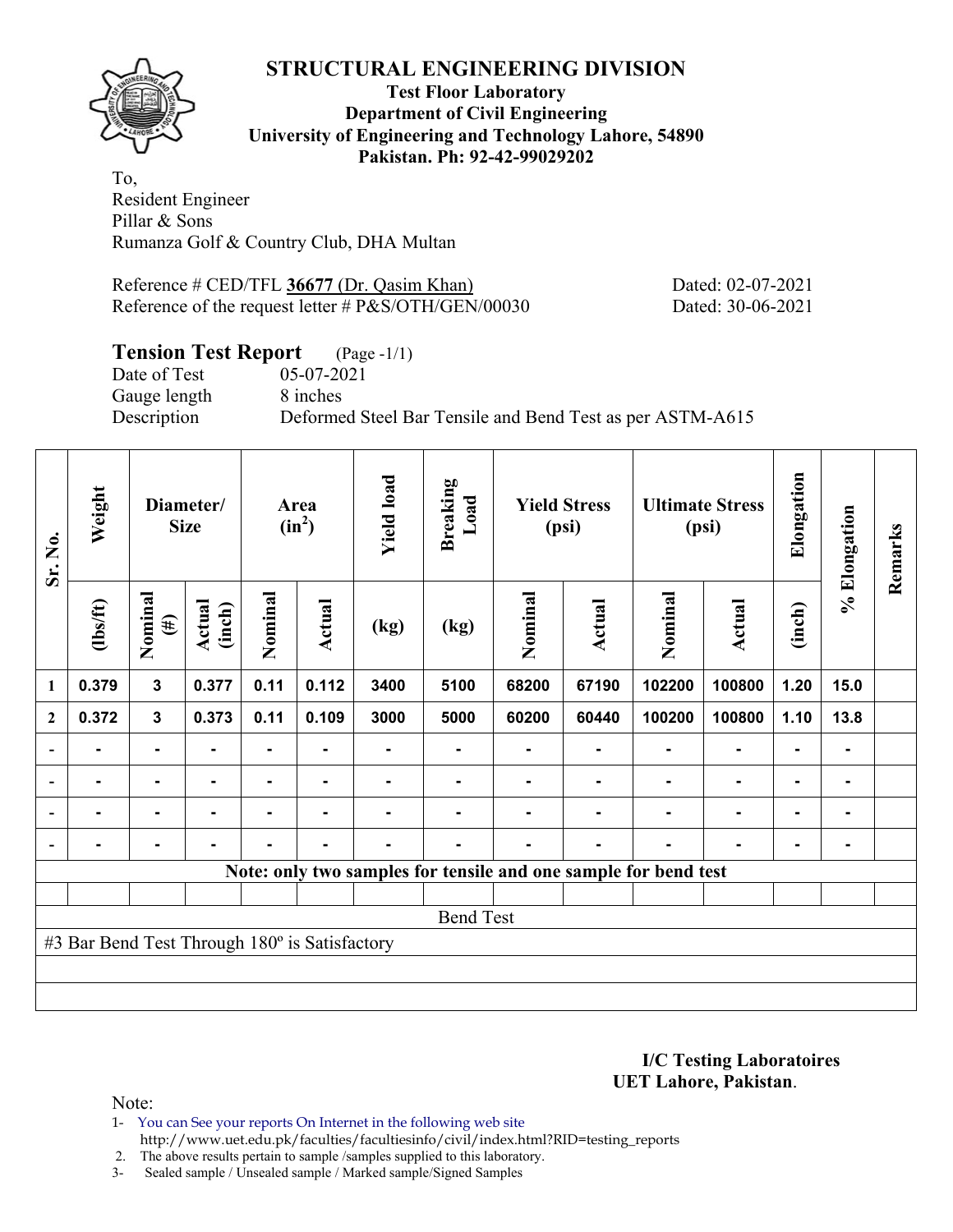

#### **Test Floor Laboratory Department of Civil Engineering University of Engineering and Technology Lahore, 54890 Pakistan. Ph: 92-42-99029202**

To, Assistant Resident Engineer

Engineering Consultancy Services Punjab (Pvt) Ltd Supply, Construction, Installation of Water Filtration Plants & Direct Supply in Dera Ghazi Khan Division

| Reference $\#$ CED/TFL 36679 (Dr. Qasim Khan)            | Dated: 02-07-2021 |
|----------------------------------------------------------|-------------------|
| Reference of the request letter $\# ECSP/PAPA/CZ-DGK-03$ | Dated: 10-06-2021 |

### **Tension Test Report** (Page -1/1)

Date of Test 05-07-2021 Gauge length 8 inches

Description Deformed Steel Bar Tensile and Bend Test as per ASTM-A615

| Sr. No.      | Weight                                        | Diameter/<br><b>Size</b> |                  | Area<br>$(in^2)$ |                | <b>Yield load</b> | <b>Breaking</b><br>Load | <b>Yield Stress</b><br>(psi) |               | <b>Ultimate Stress</b><br>(psi)                                 |        | Elongation     | % Elongation   | Remarks |
|--------------|-----------------------------------------------|--------------------------|------------------|------------------|----------------|-------------------|-------------------------|------------------------------|---------------|-----------------------------------------------------------------|--------|----------------|----------------|---------|
| 1            | $\frac{2}{10}$                                | Nominal<br>$(\#)$        | Actual<br>(inch) | Nominal          | Actual         | (kg)              | (kg)                    | Nominal                      | <b>Actual</b> | Nominal                                                         | Actual | (inch)         |                |         |
|              | 0.411                                         | $\mathbf{3}$             | 0.392            | 0.11             | 0.121          | 3500              | 5000                    | 70200                        | 63850         | 100200                                                          | 91300  | 1.40           | 17.5           |         |
| $\mathbf{2}$ | 0.381                                         | $\mathbf{3}$             | 0.378            | 0.11             | 0.112          | 3400              | 4800                    | 68200                        | 66850         | 96200                                                           | 94400  | 1.20           | 15.0           |         |
|              |                                               | $\blacksquare$           |                  | $\blacksquare$   | ۰              |                   |                         |                              |               |                                                                 |        |                | ۰              |         |
|              |                                               | ٠                        |                  |                  | ۰              |                   |                         |                              |               |                                                                 |        |                | ۰              |         |
|              |                                               | $\blacksquare$           |                  | -                |                |                   |                         |                              |               |                                                                 |        | ۰              | $\blacksquare$ |         |
|              |                                               |                          |                  |                  | $\blacksquare$ |                   | ۰                       |                              |               |                                                                 |        | $\blacksquare$ | ۰              |         |
|              |                                               |                          |                  |                  |                |                   |                         |                              |               | Note: only two samples for tensile and one sample for bend test |        |                |                |         |
|              |                                               |                          |                  |                  |                |                   |                         |                              |               |                                                                 |        |                |                |         |
|              | <b>Bend Test</b>                              |                          |                  |                  |                |                   |                         |                              |               |                                                                 |        |                |                |         |
|              | #3 Bar Bend Test Through 180° is Satisfactory |                          |                  |                  |                |                   |                         |                              |               |                                                                 |        |                |                |         |
|              |                                               |                          |                  |                  |                |                   |                         |                              |               |                                                                 |        |                |                |         |
|              |                                               |                          |                  |                  |                |                   |                         |                              |               |                                                                 |        |                |                |         |

**I/C Testing Laboratoires UET Lahore, Pakistan**.

- 1- You can See your reports On Internet in the following web site http://www.uet.edu.pk/faculties/facultiesinfo/civil/index.html?RID=testing\_reports
- 2. The above results pertain to sample /samples supplied to this laboratory.
- 3- Sealed sample / Unsealed sample / Marked sample/Signed Samples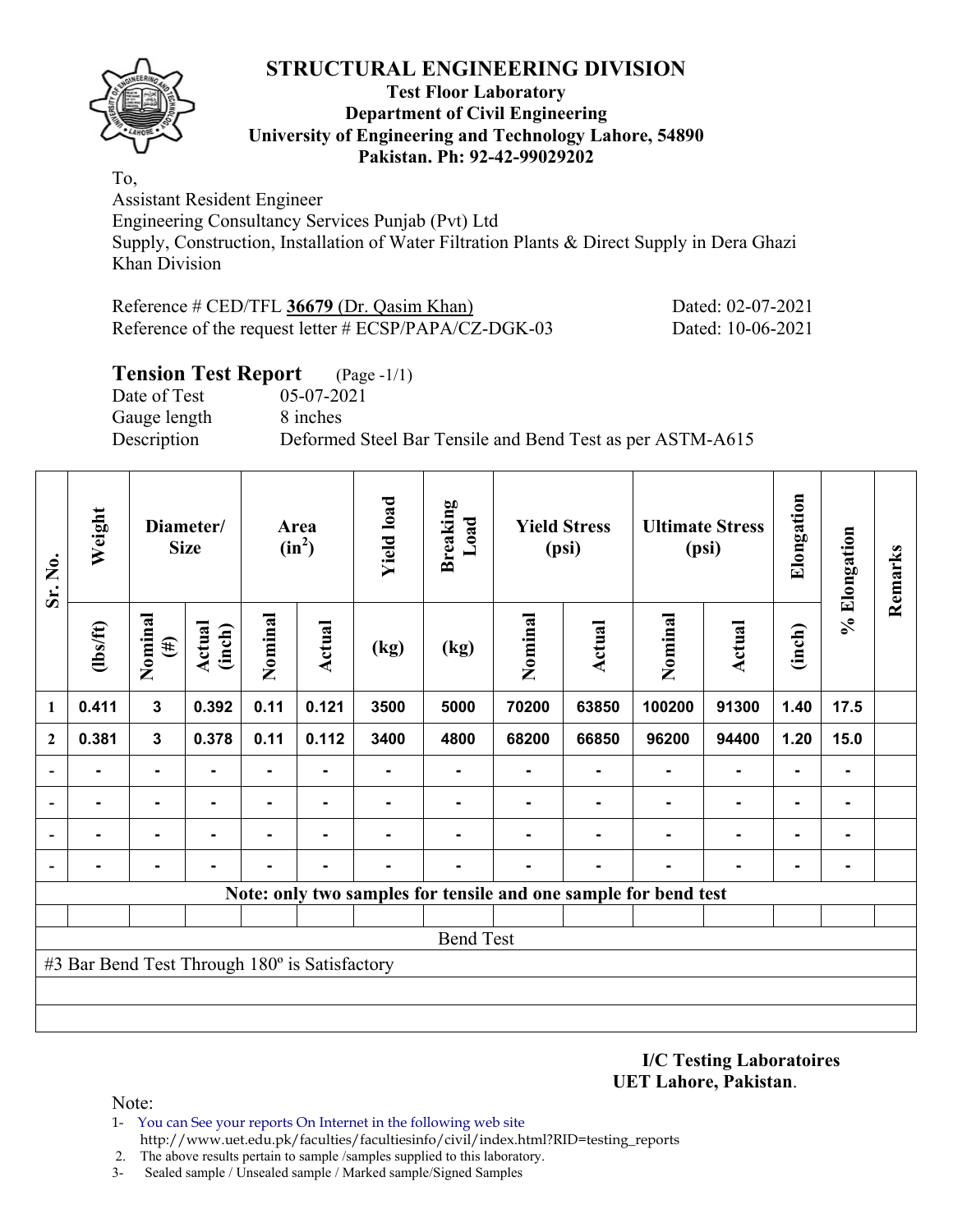

#### **Test Floor Laboratory Department of Civil Engineering University of Engineering and Technology Lahore, 54890 Pakistan. Ph: 92-42-99029202**

To, M/S Potential Engineers (Pvt.) Limited Lahore (PCC Pole Plant Sadiqabad)

Reference # CED/TFL 36681 (Dr. Qasim Khan) Dated: 01-07-2021 Reference of the request letter # POT/HTLT/SPUN/SDK/148 Dated: 01-07-2021

#### **Tension Test Report** (Page – 1/1)

Date of Test 05-07-2021 Gauge length 640 mm Description Steel Strand Tensile Test as per ASTM A-416-94a

| Sr. No.          | <b>Nominal</b><br><b>Diameter</b>                                                                                                                                   | <b>Nominal</b><br>Weight | <b>Measured</b><br>weight | <b>Yield strength</b><br>clause $(6.3)$ |        | <b>Breaking</b><br>strength clause<br>(6.2) |        | % Elongation             | Remarks/Coil No. |  |  |  |  |
|------------------|---------------------------------------------------------------------------------------------------------------------------------------------------------------------|--------------------------|---------------------------|-----------------------------------------|--------|---------------------------------------------|--------|--------------------------|------------------|--|--|--|--|
|                  | (mm)                                                                                                                                                                | (kg/km)                  | (kg/km)                   | (kg)                                    | (kN)   | (kg)                                        | (kN)   |                          |                  |  |  |  |  |
| $\mathbf{1}$     | 9.53<br>(3/8")                                                                                                                                                      | 432.0                    | 442.0                     | 10100                                   | 99.08  | 11300                                       | 110.85 | >3.50                    | <b>XX</b>        |  |  |  |  |
| $\boldsymbol{2}$ | 11.11<br>(7/16")                                                                                                                                                    | 582.0                    | 593.0                     | 13600                                   | 133.42 | 15100                                       | 148.13 | >3.50                    | <b>XX</b>        |  |  |  |  |
|                  | $\blacksquare$                                                                                                                                                      |                          | $\overline{\phantom{a}}$  | $\qquad \qquad \blacksquare$            | -      | ۰                                           |        | $\overline{\phantom{a}}$ |                  |  |  |  |  |
|                  |                                                                                                                                                                     |                          | $\overline{\phantom{a}}$  |                                         |        |                                             |        | $\overline{\phantom{0}}$ |                  |  |  |  |  |
|                  | $\overline{\phantom{0}}$                                                                                                                                            |                          | $\overline{\phantom{a}}$  | $\overline{\phantom{0}}$                |        |                                             |        | $\overline{\phantom{0}}$ |                  |  |  |  |  |
|                  | $\blacksquare$<br>$\overline{\phantom{a}}$<br>$\qquad \qquad \blacksquare$<br>$\overline{\phantom{0}}$<br>$\overline{\phantom{0}}$<br>$\overline{\phantom{0}}$<br>- |                          |                           |                                         |        |                                             |        |                          |                  |  |  |  |  |
|                  | Only two samples for Test                                                                                                                                           |                          |                           |                                         |        |                                             |        |                          |                  |  |  |  |  |

**I/C Testing Laboratoires UET Lahore, Pakistan**.

- 1- You can See your reports On Internet in the following web site http://www.uet.edu.pk/faculties/facultiesinfo/civil/index.html?RID=testing\_reports
- 2. The above results pertain to sample /samples supplied to this laboratory.
- 3- Sealed sample / Unsealed sample / Marked sample/Signed Samples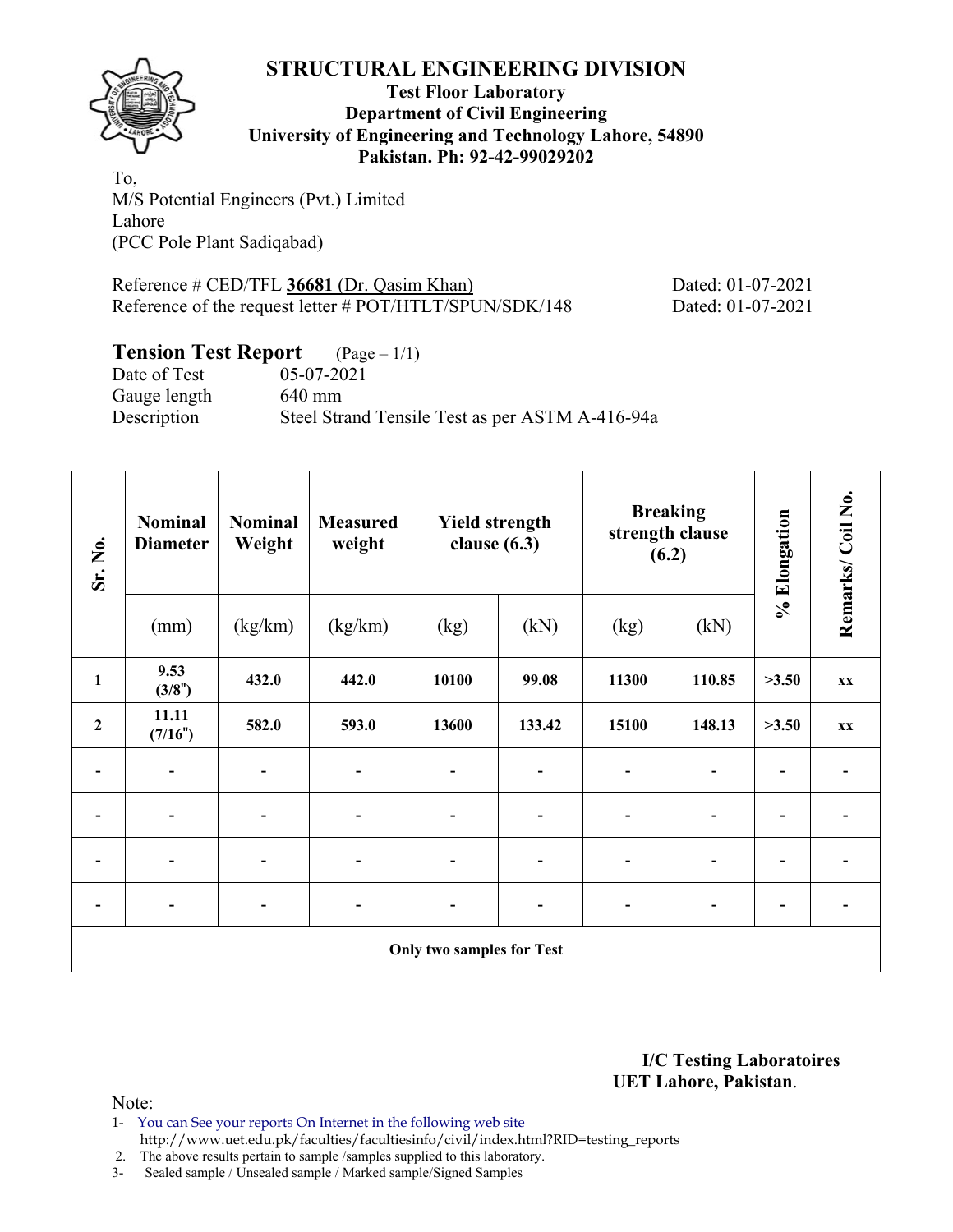

#### **Test Floor Laboratory Department of Civil Engineering University of Engineering and Technology Lahore, 54890 Pakistan. Ph: 92-42-99029202**

To, Manager Civil Works Nishat Mills Limited Construction of Stitching Extension Unit 31, Lahore

Reference # CED/TFL 36682 (Dr. Qasim Khan) Dated: 02-07-2021 Reference of the request letter # NDF/ST/003 Dated: 01-07-2021

### **Tension Test Report** (Page -1/1)

Date of Test 05-07-2021 Gauge length 8 inches

Description Deformed Steel Bar Tensile and Bend Test as per ASTM-A615

| Sr. No.          | Weight                                                          |                | Diameter/<br><b>Size</b><br>(mm) |                | Area<br>$(in^2)$ | <b>Yield load</b>                                   | <b>Breaking</b><br>Load |         | <b>Yield Stress</b><br>(psi) |         | <b>Ultimate Stress</b><br>(psi) | Elongation     | % Elongation   | Remarks       |
|------------------|-----------------------------------------------------------------|----------------|----------------------------------|----------------|------------------|-----------------------------------------------------|-------------------------|---------|------------------------------|---------|---------------------------------|----------------|----------------|---------------|
|                  | (1bs/ft)                                                        | Nominal        | Actual                           | Nominal        | Actual           | (kg)                                                | (kg)                    | Nominal | Actual                       | Nominal | <b>Actual</b>                   | (inch)         |                |               |
| $\mathbf{1}$     | 0.378                                                           | 10             | 9.55                             | 0.12           | 0.111            | 3400                                                | 4600                    | 62464   | 67460                        | 84510   | 91300                           | 0.90           | 11.3           |               |
| $\mathbf{2}$     | 0.385                                                           | 10             | 9.64                             | 0.12           | 0.113            | 4000                                                | 5200                    | 73487   | 77890                        | 95533   | 101300                          | 1.00           | 12.5           | Afco<br>Steel |
| $\blacksquare$   |                                                                 | ۰              |                                  |                |                  |                                                     |                         |         |                              |         |                                 | ۰              |                |               |
| $\blacksquare$   | $\blacksquare$                                                  |                | ۰.                               | ۰              |                  |                                                     |                         |         |                              |         | ٠                               | $\blacksquare$ |                |               |
| $\blacksquare$   | $\blacksquare$                                                  | $\blacksquare$ | ۰                                | Ξ.             | $\blacksquare$   | -                                                   |                         |         |                              | ۰       | $\blacksquare$                  | $\blacksquare$ | $\blacksquare$ |               |
|                  |                                                                 | $\blacksquare$ |                                  | $\blacksquare$ | $\blacksquare$   |                                                     |                         |         | -                            |         | $\blacksquare$                  | $\blacksquare$ |                |               |
|                  | Note: only two samples for tensile and one sample for bend test |                |                                  |                |                  |                                                     |                         |         |                              |         |                                 |                |                |               |
|                  |                                                                 |                |                                  |                |                  |                                                     |                         |         |                              |         |                                 |                |                |               |
| <b>Bend Test</b> |                                                                 |                |                                  |                |                  |                                                     |                         |         |                              |         |                                 |                |                |               |
|                  |                                                                 |                |                                  |                |                  | 10mm Dia Bar Bend Test Through 180° is Satisfactory |                         |         |                              |         |                                 |                |                |               |
|                  |                                                                 |                |                                  |                |                  |                                                     |                         |         |                              |         |                                 |                |                |               |
|                  |                                                                 |                |                                  |                |                  |                                                     |                         |         |                              |         |                                 |                |                |               |

**I/C Testing Laboratoires UET Lahore, Pakistan**.

- 1- You can See your reports On Internet in the following web site http://www.uet.edu.pk/faculties/facultiesinfo/civil/index.html?RID=testing\_reports
- 2. The above results pertain to sample /samples supplied to this laboratory.
- 3- Sealed sample / Unsealed sample / Marked sample/Signed Samples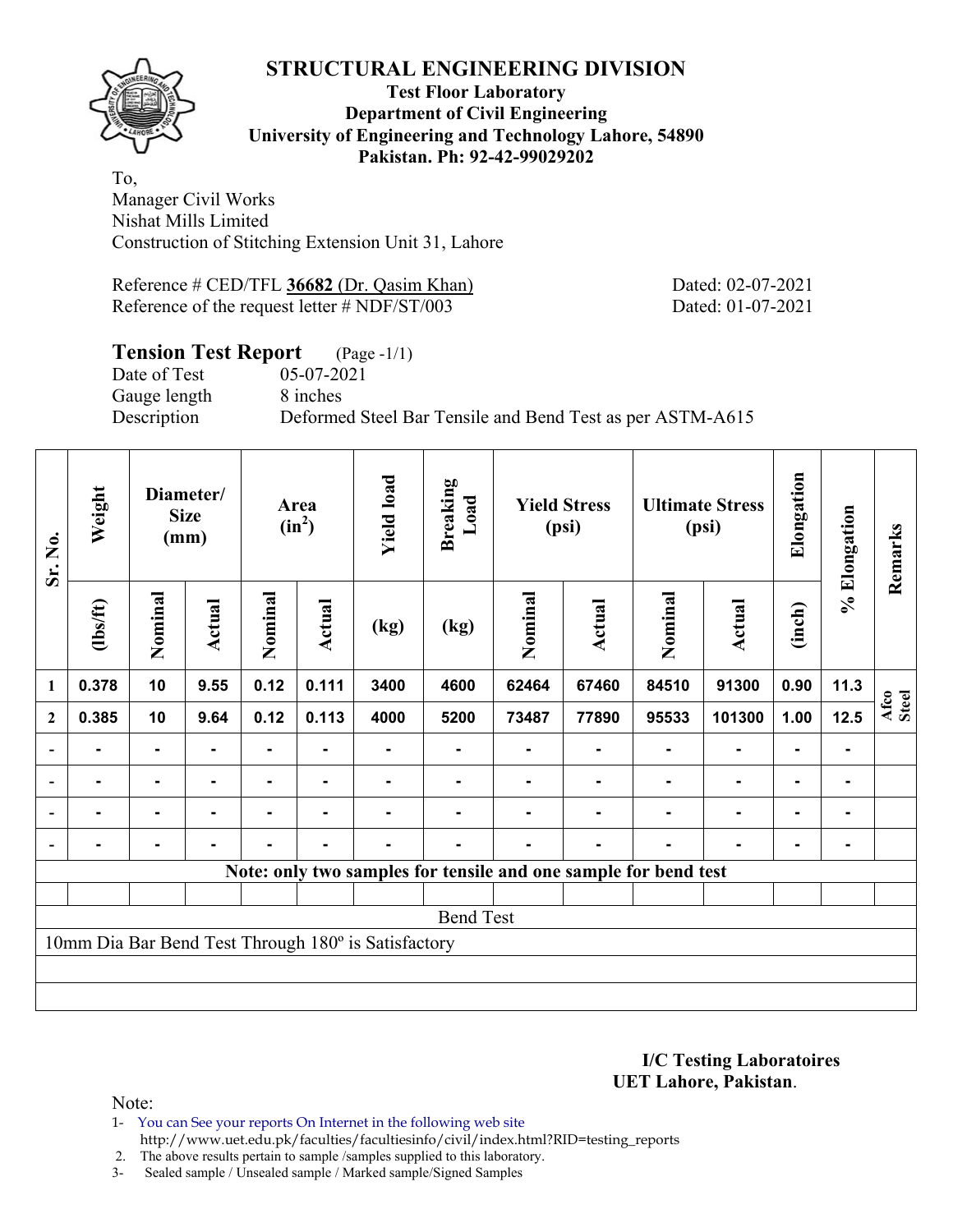

#### **Test Floor Laboratory Department of Civil Engineering University of Engineering and Technology Lahore, 54890 Pakistan. Ph: 92-42-99029202**

To, Project Manager Liberty Builders Construction of Zee Avenue-Ramada Hotel & Suites 17-A Cooper Road, Lahore

| Reference # CED/TFL 36686 (Dr. Qasim Khan)           |
|------------------------------------------------------|
| Reference of the request letter $\# ST/UET/20210705$ |

Dated: 05-07-2021 Dated: 05-07-2021

# **Tension Test Report** (Page -1/1)

Date of Test 05-07-2021 Gauge length 8 inches

Description Deformed Steel Bar Tensile and Bend Test as per ASTM-A615

| Sr. No.                                       | Weight         |                   | Diameter/<br><b>Size</b> |                | Area<br>$(in^2)$ | <b>Yield load</b> | <b>Breaking</b><br>Load |         | <b>Yield Stress</b><br>(psi) |                                                                   | <b>Ultimate Stress</b><br>(psi) | Elongation     | % Elongation | Remarks                  |
|-----------------------------------------------|----------------|-------------------|--------------------------|----------------|------------------|-------------------|-------------------------|---------|------------------------------|-------------------------------------------------------------------|---------------------------------|----------------|--------------|--------------------------|
|                                               | $\frac{2}{10}$ | Nominal<br>$(\#)$ | Actual<br>(inch)         | Nominal        | Actual           | (kg)              | (kg)                    | Nominal | Actual                       | Nominal                                                           | Actual                          | (inch)         |              |                          |
| 1                                             | 0.375          | $\mathbf 3$       | 0.374                    | 0.11           | 0.110            | 3300              | 4900                    | 66200   | 66050                        | 98200                                                             | 98100                           | 1.10           | 13.8         |                          |
| $\overline{2}$                                | 0.365          | $\mathbf{3}$      | 0.370                    | 0.11           | 0.107            | 3000              | 4700                    | 60200   | 61580                        | 94200                                                             | 96500                           | 1.30           | 16.3         | Premium<br><b>Batala</b> |
| 3                                             | 0.394          | $\mathbf{3}$      | 0.384                    | 0.11           | 0.116            | 3800              | 5100                    | 76200   | 72340                        | 102200                                                            | 97100                           | 1.10           | 13.8         |                          |
|                                               |                | $\blacksquare$    |                          |                |                  |                   |                         |         |                              |                                                                   |                                 | $\blacksquare$ |              |                          |
|                                               | $\blacksquare$ | $\blacksquare$    |                          | $\blacksquare$ | $\blacksquare$   |                   |                         |         |                              |                                                                   | $\overline{\phantom{0}}$        | $\blacksquare$ |              |                          |
|                                               |                | $\blacksquare$    |                          | -              | $\blacksquare$   |                   | -                       |         | $\blacksquare$               |                                                                   | $\overline{\phantom{a}}$        | $\blacksquare$ |              |                          |
|                                               |                |                   |                          |                |                  |                   |                         |         |                              | Note: only three samples for tensile and one sample for bend test |                                 |                |              |                          |
|                                               |                |                   |                          |                |                  |                   |                         |         |                              |                                                                   |                                 |                |              |                          |
| <b>Bend Test</b>                              |                |                   |                          |                |                  |                   |                         |         |                              |                                                                   |                                 |                |              |                          |
| #3 Bar Bend Test Through 180° is Satisfactory |                |                   |                          |                |                  |                   |                         |         |                              |                                                                   |                                 |                |              |                          |
|                                               |                |                   |                          |                |                  |                   |                         |         |                              |                                                                   |                                 |                |              |                          |
|                                               |                |                   |                          |                |                  |                   |                         |         |                              |                                                                   |                                 |                |              |                          |

**I/C Testing Laboratoires UET Lahore, Pakistan**.

Note:

1- You can See your reports On Internet in the following web site http://www.uet.edu.pk/faculties/facultiesinfo/civil/index.html?RID=testing\_reports

2. The above results pertain to sample /samples supplied to this laboratory.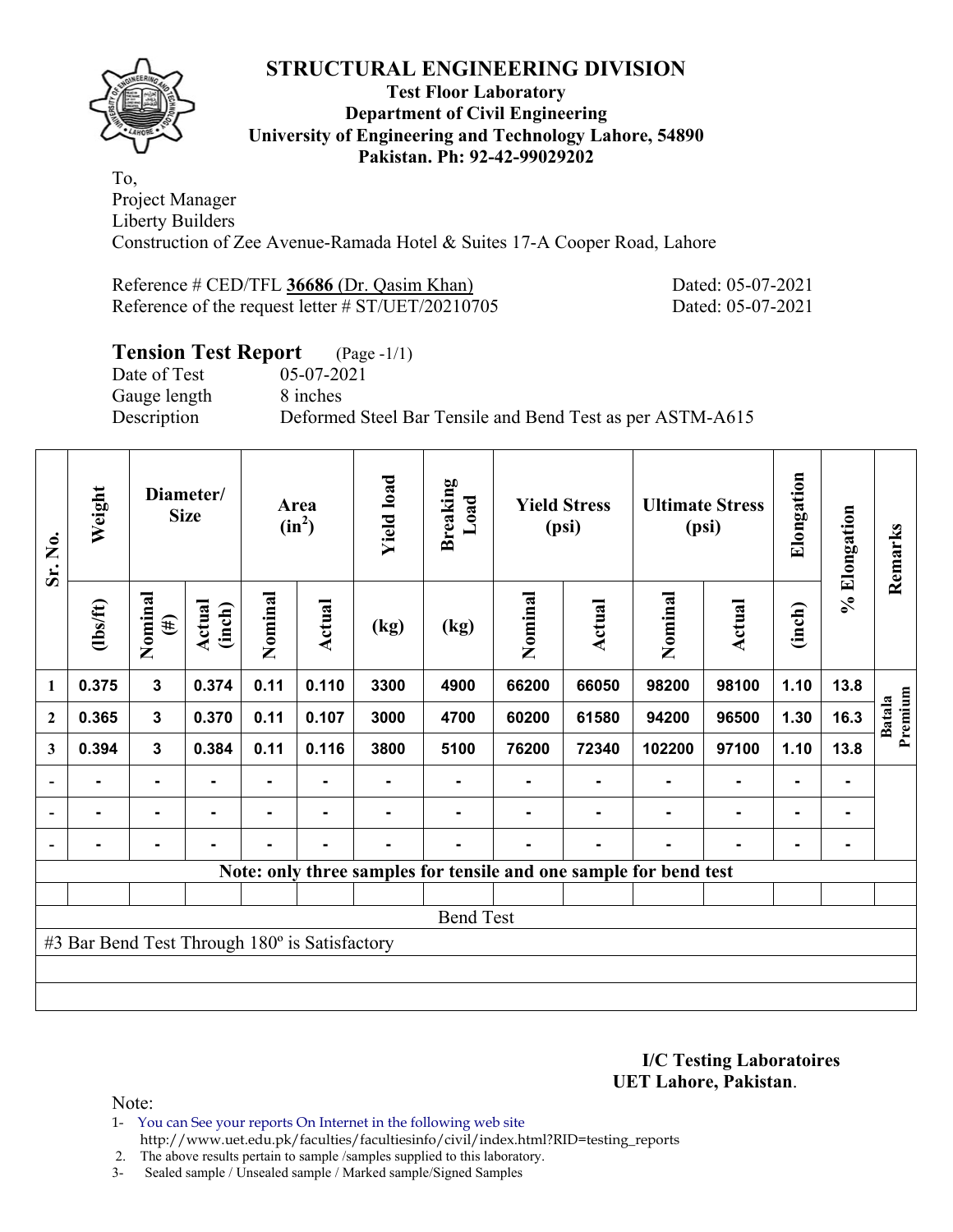

**Test Floor Laboratory Department of Civil Engineering University of Engineering and Technology Lahore, 54890 Pakistan. Ph: 92-42-99029202** 

To, M/S BPS (Private) Ltd. Lahore (Alpha Homes (Apartments) Project)

Reference # CED/TFL 36688 (Dr. Qasim Khan) Dated: 05-07-2021 Reference of the request letter # Nil Dated: 05-07-2021

# **Tension Test Report** (Page -1/1)

Date of Test 05-07-2021 Gauge length 8 inches

Description Deformed Steel Bar Tensile and Bend Test as per ASTM-A615

| Sr. No.          | Weight                                         |                   | Diameter/<br><b>Size</b> |                | Area<br>$(in^2)$ | <b>Yield load</b> | <b>Breaking</b><br>Load |         | <b>Yield Stress</b><br>(psi)                                   |                | <b>Ultimate Stress</b><br>(psi) | Elongation     | % Elongation | Remarks |
|------------------|------------------------------------------------|-------------------|--------------------------|----------------|------------------|-------------------|-------------------------|---------|----------------------------------------------------------------|----------------|---------------------------------|----------------|--------------|---------|
|                  | $\frac{2}{10}$                                 | Nominal<br>$(\#)$ | Actual<br>(inch)         | Nominal        | <b>Actual</b>    | (kg)              | (kg)                    | Nominal | Actual                                                         | Nominal        | Actual                          | (inch)         |              |         |
| 1                | 4.101                                          | 10                | 1.239                    | 1.27           | 1.205            | 38200             | 53400                   | 66300   | 69850                                                          | 92700          | 97700                           | 1.80           | 22.5         |         |
|                  | $\blacksquare$                                 | $\blacksquare$    | $\blacksquare$           | $\blacksquare$ | $\blacksquare$   |                   | ٠                       | ۰       | $\blacksquare$                                                 | $\blacksquare$ | $\blacksquare$                  | $\blacksquare$ |              |         |
|                  |                                                |                   |                          |                |                  |                   |                         |         |                                                                |                | $\blacksquare$                  | ٠              |              |         |
|                  |                                                | $\blacksquare$    |                          |                |                  |                   |                         |         |                                                                |                | ٠                               | $\blacksquare$ |              |         |
|                  |                                                | ۰                 |                          |                |                  |                   |                         |         |                                                                |                | $\blacksquare$                  | $\blacksquare$ |              |         |
|                  |                                                | $\blacksquare$    |                          |                | $\blacksquare$   |                   |                         |         |                                                                |                | $\overline{\phantom{a}}$        | $\blacksquare$ |              |         |
|                  |                                                |                   |                          |                |                  |                   |                         |         | Note: only one sample for tensile and one sample for bend test |                |                                 |                |              |         |
|                  |                                                |                   |                          |                |                  |                   |                         |         |                                                                |                |                                 |                |              |         |
| <b>Bend Test</b> |                                                |                   |                          |                |                  |                   |                         |         |                                                                |                |                                 |                |              |         |
|                  | #10 Bar Bend Test Through 180° is Satisfactory |                   |                          |                |                  |                   |                         |         |                                                                |                |                                 |                |              |         |
|                  |                                                |                   |                          |                |                  |                   |                         |         |                                                                |                |                                 |                |              |         |
|                  |                                                |                   |                          |                |                  |                   |                         |         |                                                                |                |                                 |                |              |         |

**I/C Testing Laboratoires UET Lahore, Pakistan**.

Note:

1- You can See your reports On Internet in the following web site http://www.uet.edu.pk/faculties/facultiesinfo/civil/index.html?RID=testing\_reports

2. The above results pertain to sample /samples supplied to this laboratory.